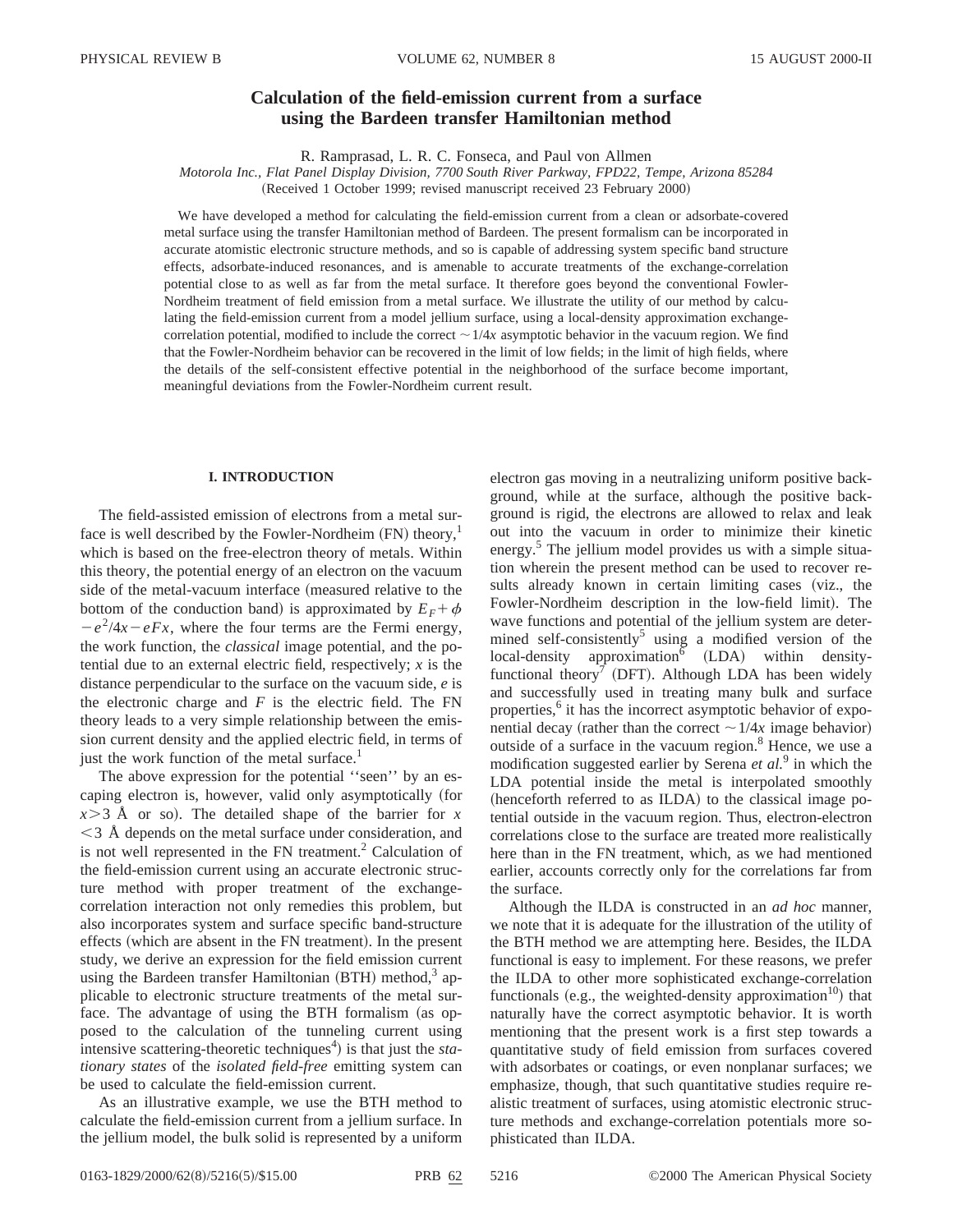This paper is organized as follows. In the next section, we derive an expression for the field-emission current using the BTH formalism in terms of jellium wave functions, eigen values, and the self-consistent effective one-electron potential, and generalize it for use within atomistic plane-wavebased electronic structure methods. Our results for a model jellium system are presented and discussed in Sec. III, and we conclude with a brief summary. Details about the jellium calculations specific to the present implementation are given in the Appendix.

# **II. BARDEEN TRANSFER HAMILTONIAN METHOD FOR CALCULATING THE FIELD-EMISSION CURRENT**

Within the BTH formalism, $3$  the left-hand side (cathode) and right-hand side (anode) systems are considered separately and the eigenfunctions and eigenvalues determined. The tunneling current from the left to right is then calculated using information about both the right- and left-hand side systems in the barrier region. We now derive an explicit expression for the tunneling or field-emission current assuming that the left-hand side system is modeled as a jellium slab. We then generalize our result for use in plane-wavebased atomistic electronic structure methods.

The wave functions and the energy eigenvalues of the left-hand side jellium system are determined in the absence of an electric field, as described in the Appendix. The extension of the wave functions into the barrier region in the presence of an electric field is obtained by using the WKB approximation. The right-hand side system in the case of field emission is composed of electrons that have tunneled through the barrier. The wave functions of this system in the barrier region are also determined using the WKB approximation. Assuming that the jellium surface normal (and the electron emission direction) are along the  $x$  axis, the left- and right-hand side wave functions,  $\Psi_{L,R}(x,y,z)$ , can be written as  $\psi_{l,r}(x)e^{i(k_y^{L,R}y+k_z^{L,R}z)}$  (*L* and *R* index the left- and righthand side systems, i.e.,  $L = \{l, k_y^L, k_z^L\}$  and  $R = \{r, k_y^R, k_z^R\}$ , where  $k_y^{L,R}$  and  $k_z^{L,R}$  are the wave vectors along the *y* and *z* directions. The left- and right-hand side eigenvalues *EL*,*<sup>R</sup>* may be written as  $\epsilon_{l,r}$  +  $(k_y^{L,R})^2$  +  $(k_y^{L,R})^2$ , where  $\epsilon_{l,r}$  are the ''normal'' energies. We then have the following expression for  $\psi_{l,r}(x)$  in the barrier region within the WKB approximation:<sup>11</sup>

$$
\psi_{l,r}(x) = \frac{C_{l,r}}{2} |\kappa_{l,r}|^{-1/2} \exp\left(\alpha_{l,r} \int_{x_{l,r}}^x |\kappa_{l,r}| dx\right),\qquad(1)
$$

where  $\kappa_{l,r} = \sqrt{(2m/\hbar^2)[v_{eff}(x) - eFx - \epsilon_{l,r}]}$ , *m* and *e* are the electron mass and charge, respectively,  $\hbar = h/(2\pi)$ , where *h* is Planck's constant,  $v_{eff}(x)$  is the effective potential "seen" by an electron, *F* is the electric field,  $\alpha_l = -1$ and  $\alpha_r = +1$ , and  $x_{l,r}$  are the ( $\epsilon_{l,r}$ -dependent) turning points of  $v_{eff}(x)$ .  $C_{l,r}$  are normalization constants, which for the right-hand side system is expressed in terms of its density of states,<sup>11</sup>  $\theta_r(\epsilon_r)$ , i.e.,  $C_r = \sqrt{(2m/\hbar^2)/[\pi \theta_r(\epsilon_r)]}$ .  $C_l$  is determined by matching  $\psi_l(x)$  to the jellium wave function,  $\phi_l(x)$ , at a suitable point (say,  $x_l'$ ), typically about 1 a.u. to the right of the turning point  $x_l$ . This procedure is warranted by the fact that the WKB approximation breaks down at the immediate neighborhood of the turning point, and that  $x_l'$  can be adjusted to ensure near continuity of the derivatives of  $\psi_l(x)$  and  $\phi_l(x)$ .  $C_l$  is thus given by

$$
2\phi_l(x_l)|(2m/\hbar^2)[v_{eff}(x_l)-eFx_l-\epsilon_l]|^{1/4}\exp\bigg(\int_{x_l}^{x_l'}|\kappa_l|dx\bigg).
$$

The exponential term can be neglected if the distance  $x_l$  $-x_l$  is chosen to be much smaller than the exponential decay length.

The tunneling current is then given by<sup>3</sup>

$$
I = \frac{4\pi e}{\hbar} \sum_{LR} |M_{LR}|^2 \delta(E_L - E_R), \tag{2}
$$

with  $M_{LR}$  being the tunneling matrix element,

$$
M_{LR} = \frac{\hbar^2}{2m} \int_{x=\bar{x}} dy dz \left( \Psi_L^*(x, y, z) \frac{\partial}{\partial x} \Psi_R(x, y, z) - \Psi_R(x, y, z) \frac{\partial}{\partial x} \Psi_L^*(x, y, z) \right)
$$
  

$$
= \frac{\hbar^2}{2m} \left( \psi_I(x) \frac{\partial}{\partial x} \psi_r(x) - \psi_r(x) \frac{\partial}{\partial x} \psi_I(x) \right)_{x=\bar{x}} \delta_{k_x^L, k_y^R} \delta_{k_z^L, k_z^R}.
$$
 (3)

The integral in the first equation is performed along any plane  $x = \overline{x}$  entirely in the classically forbidden barrier region. Note that both  $\psi_l(x)$  and  $\psi_r(x)$  are required only in the barrier region.

Substituting  $M_{LR}$  into the expression for the total current yields

$$
I = \frac{4\pi e}{\hbar} \sum_{l} \sum_{k \atop l} \sum_{k \atop l} \left| \frac{\hbar^2}{2m} \right| \psi_l(x) \frac{\partial}{\partial x} \psi_r(x)
$$
  

$$
- \psi_r(x) \frac{\partial}{\partial x} \psi_l(x) \Big|_{x = \bar{x}} \Big|^{2} \delta(\epsilon_l - \epsilon_r)
$$
  

$$
= \frac{4\pi e}{\hbar} \sum_{l} \sum_{k \atop l} \sum_{k \atop l} d\epsilon_r \theta_r(\epsilon_r) \left| \frac{\hbar^2}{2m} \right| \psi_l(x) \frac{\partial}{\partial x} \psi_r(x)
$$
  

$$
- \psi_r(x) \frac{\partial}{\partial x} \psi_l(x) \Big|_{x = \bar{x}} \Big|^{2} \delta(\epsilon_l - \epsilon_r).
$$
 (4)

Noting that

$$
\frac{\partial}{\partial x}\psi_{l,r}(x) = \frac{C_{l,r}}{2} \exp\left(\alpha_{l,r} \int_{x_{l,r}}^x |\kappa_{l,r}| dx\right) \left[\alpha_{l,r} |\kappa_{l,r}|^{1/2} + \frac{2m}{\hbar^2} \left(\frac{eF}{4} - \frac{1}{4} \frac{dv_{eff}(x)}{dx}\right) |\kappa_{l,r}|^{-5/2}\right],
$$
 (5)

the expression for the total current can be simplified to

$$
I = \frac{4\,\pi e}{\hbar} \sum_{l} \sum_{k_y^l k_z^l} \left(\frac{\hbar^2}{2m}\right) \frac{C_l^2}{4\,\pi} \exp\bigg(-2\int_{x_l}^{x_r} |\kappa_l| dx\bigg). \tag{6}
$$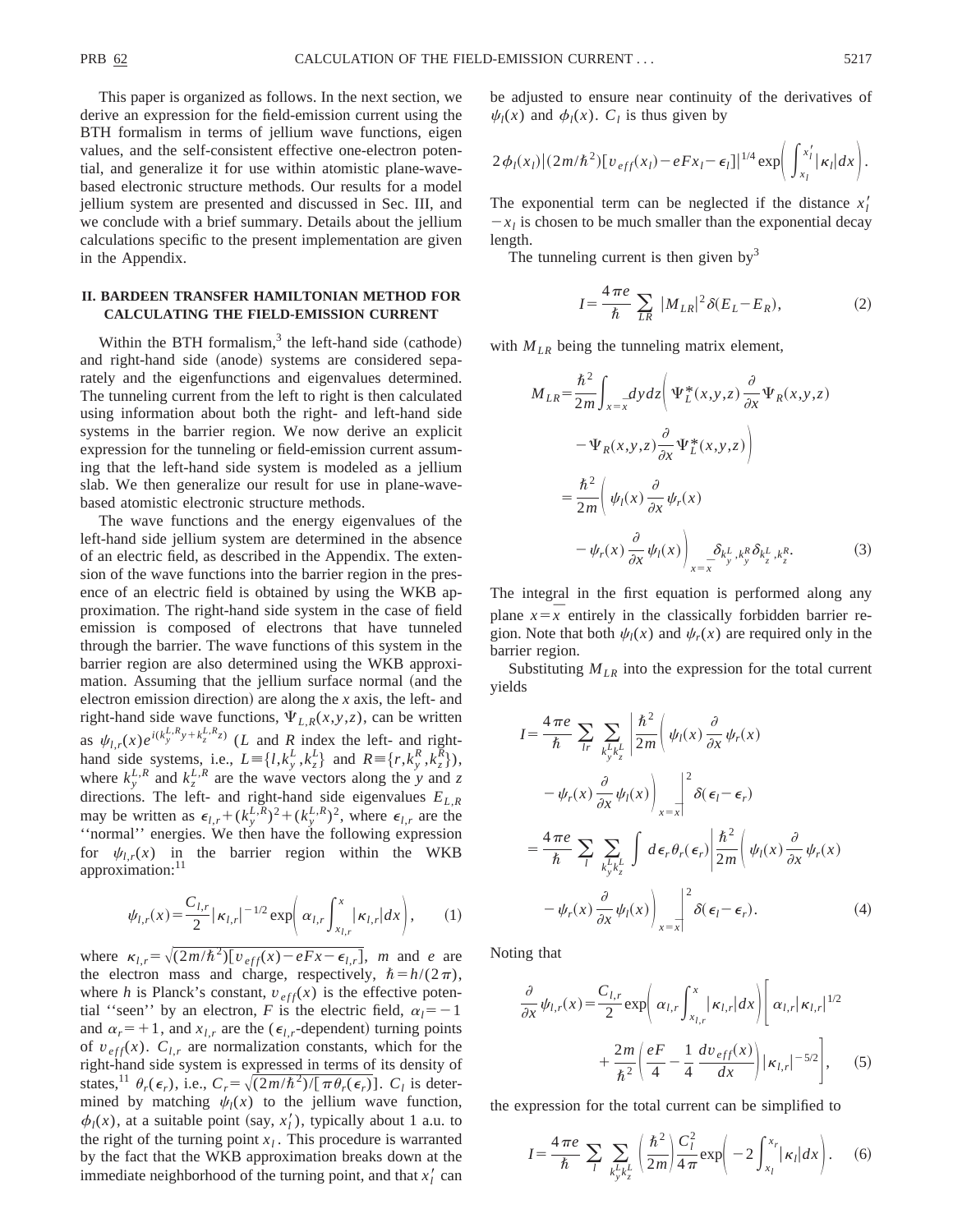Due to the cylindrical symmetry of the jellium problem, and since  $k_y^L$  and  $k_z^L$  form a continuum, the sum over  $k_y^L$  and  $k_z^L$ can be converted to an integration of the form

$$
\sum_{\substack{k_j^L k_z^L}} \rightarrow \frac{\sigma}{(2\pi)^2} \int_0^{2\pi} d\phi \int_0^{\sqrt{k_F^2 - 2m\epsilon_l/\hbar^2}} k dk
$$
  
= 
$$
\frac{\sigma}{4\pi} (E_F - \epsilon_l) (2m/\hbar^2),
$$

where  $\sigma$  is the cross-sectional area, and  $E_F$  is the Fermi energy. Finally, the field-emission current density, *J*  $(=I/\sigma)$ , is given by

$$
J = \frac{e}{4\pi\hbar} \sum_{l} (E_F - \epsilon_l) C_l^2 \exp\left(-2\int_{x_l}^{x_r} |\kappa_l| dx\right). \tag{7}
$$

The present method can be incorporated in traditional plane-wave-based atomistic electronic structure schemes to calculate field-emission currents from surfaces. In such cases, the left-hand side system wave functions are written in a Laue representation:  $\Psi_L(\mathbf{r}) = e^{i\mathbf{k}_{\parallel} \cdot \mathbf{r}_{\parallel}} \sum_{\mathbf{G}_{\parallel} e^{i\mathbf{G}_{\parallel} \cdot \mathbf{r}_{\parallel}}} \phi_{l\mathbf{k}_{\parallel} \mathbf{G}_{\parallel}}(x),$ where now  $L = \{l, k_{\parallel}\}\$ , with  $k_{\parallel}$  being a **k** point in the first surface Brillouin zone, **r**<sup>i</sup> represents a vector in the *yz* plane, and  $\mathbf{G}_{\parallel}$  is a two-dimensional (2D) reciprocal-lattice vector in the *yz* plane. This form of  $\Psi_L(\mathbf{r})$  when used in the BTH formalism results in the total current

$$
I = \frac{4\pi e}{\hbar} \sum_{l} \sum_{\mathbf{k}_{\parallel}} \left(\frac{\hbar^2}{2m}\right) \frac{C_{l\mathbf{k}_{\parallel}0}^2}{4\pi} \exp\left(-2\int_{x_l}^{x_r} |\kappa_{l\mathbf{k}_{\parallel}0}| dx\right), \tag{8}
$$

where now,

$$
C_{l\mathbf{k}_{\parallel}0} = 2 \phi_{l\mathbf{k}_{\parallel}0}(x_l) [(2m/\hbar^2) [v_0(x_l) - Fx_l - \epsilon_{l\mathbf{k}_{\parallel}}]^{1/4}
$$

with  $\epsilon_{l\mathbf{k}_{\parallel}} = E_L - \hbar^2 k_{\parallel}^2 / 2m$ ,

$$
\kappa_{l\mathbf{k}_{\parallel}0} = \sqrt{(2m/\hbar^2)[v_0(x) - eFx - \epsilon_{l\mathbf{k}_{\parallel}}]},
$$

and  $v_0(x)$  is the  $G_{\parallel}=0$  component of the 2D Fourier transform of the effective potential. In this expression, we have assumed that the corrugation of the potential and the wave functions along the *yz* plane can be neglected on the scale of the barrier width (the former is of the order of angstroms, and the latter, for fields in typical field-emission experiments, is of the order of tens of angstroms). It is worth mentioning that the local band-structure effects (or the local density of states information) are introduced in the current through the energy spectrum, and the summation over *l*; thus, effects due to adsorbates on surfaces—such as resonant tunneling—will be captured within this treatment, provided  $x_l$  is chosen to be to the right of the adsorbate (not just to the right of the metal surface). Although in the clean metal or jellium cases, we could assume that the electric field does not perturb the left-hand side system wave functions and eigenvalues, this may not be a valid assumption for adsorbatecovered metal surfaces (due to field penetration through the adsorbate). In such cases, the perturbed left-hand side wave functions (at  $x_l$ ) and eigenvalues can be obtained from their unperturbed counterparts using first-order perturbation theory with the electric field treated as a perturbation. The



FIG. 1. Total self-consistent LDA (dashed line) and ILDA (solid line) effective potentials relative to their bulk values as a function of distance from the surface;  $x>0$  and  $x<0$  represent vacuum and jellium, respectively. The classical image potential and the step potential at the surface are represented by dotted and dot-dashed lines, respectively.

present work thus paves the way for a quantitative study of the field-emission current from adsorbates, coatings, and oxides, and is a first step towards a study of nonplanar surfaces (such as Spindt tips and nanoprotrusions).

As an aside, we point out that the  $FN$  expression<sup>1</sup> for the current density can be recovered from the jellium BTH expression  $[Eq. (7)]$  derived above. Within the free-electron gas model, which underlies the FN treatment,  $C_l$  $= \sqrt{(2m/\hbar^2)/[\pi \theta_l(\epsilon_l)]}$ . After converting the sum over the left-hand side system to an integration  $[\Sigma_l \{\cdots\}]$  $\rightarrow \int_0^{E_F} d\epsilon_l \theta_l(\epsilon_l) \{\cdots\}$ , and replacing the jellium effective potential by the one used in the FN treatment,

$$
J^{FN} = \frac{em}{2\pi^2\hbar^3} \int_0^{E_F} (E_F - \epsilon) \exp\left(-2\int_{x_I}^{x_I} |\kappa^{FN}| dx\right) d\epsilon, \quad (9)
$$

where  $\kappa^{FN} = \sqrt{(2m/\hbar^2)(E_F + \phi - e^2/4x - eFx - \epsilon)}$ . It can be shown that the above expression for  $J^{FN}$  results precisely in the FN expression when the appropriate approximations are  $made.<sup>1</sup>$ 

#### **III. RESULTS AND DISCUSSION**

We consider as a model system a jellium surface with an average density corresponding to  $r_s = 5.0$  ( $r_s$  is defined as the average radius of an electron, as  $4\pi r_s^3 \bar{\rho}/3 = 1$ , where  $\bar{\rho}$  is the average valence electron density of the bulk metal); for comparison, we mention that K, Rb, and Cs have  $r<sub>s</sub>$  values of 4.96, 5.23, and 5.63, respectively.<sup>8</sup> In Fig. 1, we show the self-consistent LDA and ILDA effective potentials in the neighborhood of the surface of the slab, whose long-range behavior is dominated by the exchange-correlation potential. For comparison, we also show the step potential at the surface, and the classical image potential whose form is given by  $1/4(x-x<sub>image</sub>)$ .  $x<sub>image</sub>$  was calculated earlier<sup>9</sup> selfconsistently as the centroid of a small amount of excess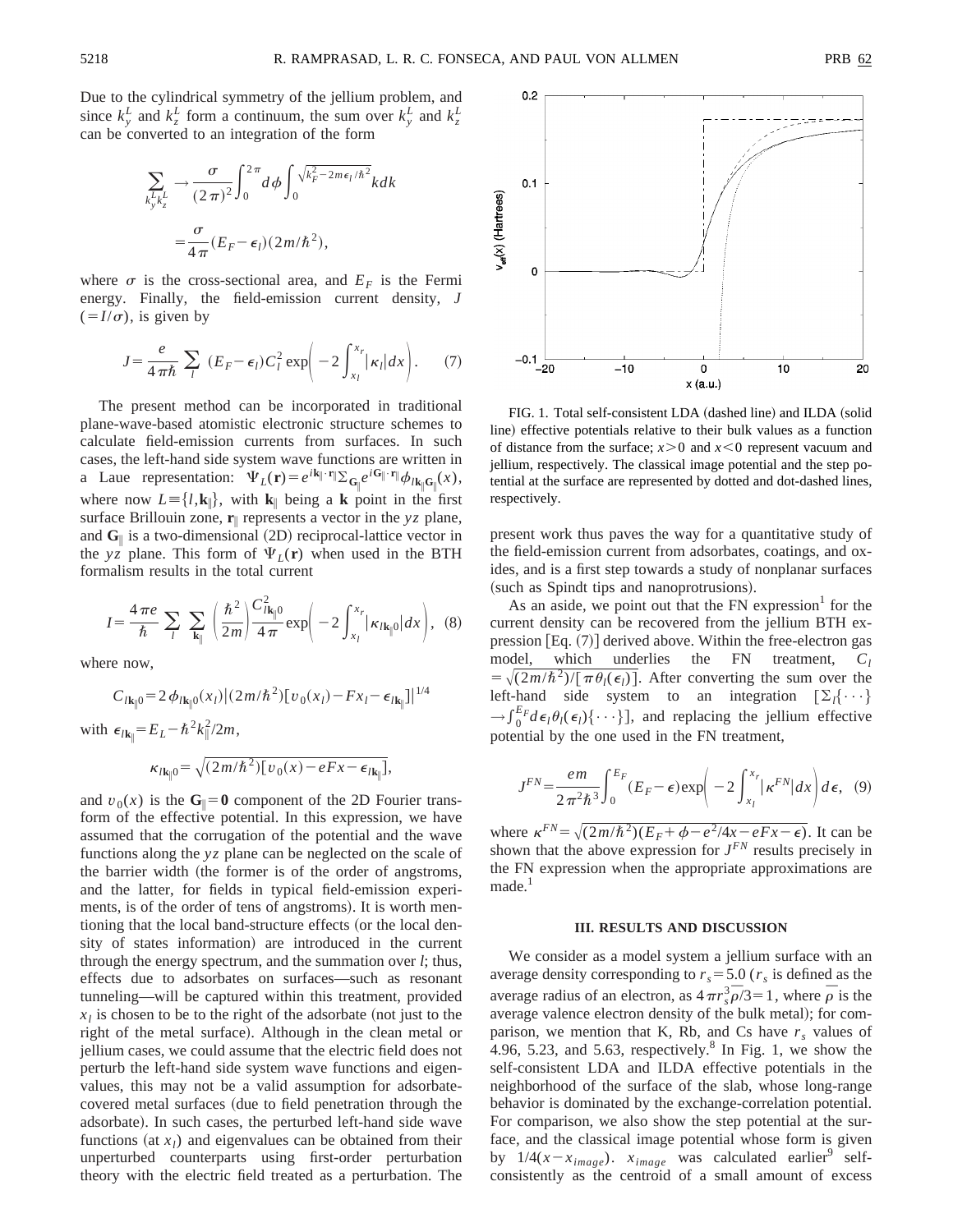

FIG. 2. Fowler-Nordheim plot of the current densities calculated using the jellium model with LDA (diamonds) and ILDA (circles) exchange-correlation potentials. Dot-dashed and dotted lines represent results obtained using the Fowler-Nordheim equation without and with image potential, respectively. Inset shows the same plot for low fields.

charge added to the system; for a system with  $r_s = 5.0$ ,  $x_{image}$ was found to be 1.08 a.u.<sup>12</sup> The LDA potential has a rapid decay following the exponential decay of the electronic density. The ILDA potential, on the other hand, has the correct asymptotic behavior, and recovers the LDA result inside the jellium. Clearly, the classical image potential assumed in the FN treatment is quite inadequate in regions close to the surface. In the vacuum region, both the self-consistent LDA and ILDA effective potentials are bounded by the classical image potential and the step potential. It can thus be anticipated that both the LDA and ILDA tunneling currents will be somewhere between the FN currents calculated with and without the image potential. Furthermore, it can also be expected that the current calculated using the ILDA potential will be between that calculated using the LDA potential and FN current calculated using the image potential.

The actual calculation of the tunneling current density using the BTH formalism confirm these expectations. Figure 2 shows the calculated current density as a function of field in a typical Fowler-Nordheim plot. For comparison, we also show the FN results with and without the image potential; these curves were generated using the  $FN$  equation<sup>1</sup> for the calculated jellium work function of  $2.74$  eV [the work function is defined as  $v_{eff}(\infty) - E_F$ <sup>13</sup> Two interesting points are worth mentioning:  $(i)$  in the limit of low fields (shown as the inset in Fig. 2), the ILDA current approaches the FN result with image potential; this is clearly understandable since at low fields, the barrier width is so large that details of the effective potential close to the surface become irrelevant (at these low fields, the LDA current density is lower than the ILDA current density because the LDA barrier approaches the vacuum level more rapidly),  $(ii)$  in the limit of high fields, significant deviations of the ILDA current towards the LDA result and away from the FN current can be seen; this is again reasonable since at high fields, the asymptotic behavior of the effective potential becomes relatively unimportant compared to its behavior close to the surface (where the FN treatment breaks down, and the LDA and ILDA potentials coalesce).

#### **IV. SUMMARY**

A crucial outcome of this work is the development of a method, using the Bardeen transfer Hamiltonian formalism, to calculate the field-emission current from planar surfaces. This method can be directly incorporated in large-scale atomistic electronic structure methods, as it requires only the knowledge of the field-free self-consistent potential in the vacuum region, the energy spectrum and the value of the wave functions at the turning point of the potential outside the surface, all of which are available from standard electronic structure calculational schemes. Using a realistic exchange-correlation potential (e.g., the weighted-density approximation) that possesses the correct asymptotic behavior in such electronic calculations will yield results more quantitative than those obtained using the Fowler-Nordheim formula (which cannot describe local electronic structure and adsorbate-induced resonant effects). The present work is the first step towards a quantitative study of the field-emission current from nonplanar structures such as Spindt tips and nanoprotrusions.

We have used a model jellium surface as a test system in this study. Our results for this test system can be summarized as follows: the calculated tunneling current for the jellium system is bounded by the FN results obtained assuming just the step potential at the surface, and a classical image potential in addition to the step potential. In the limit of low fields the jellium current approaches the FN (with image potential) current as details of the form of the actual potential close to the surface become unimportant due to the largeness of the barrier. In the limit of high fields, the jellium current deviates (decreases) from the FN value, as in this limit the barrier width is small, and the form of the effective potential close to the surface becomes important.

### **APPENDIX: JELLIUM CALCULATION**

Our model jellium system is constructed slightly differently compared to the original Lang-Kohn (LK) treatment.<sup>5</sup> While in their case they had a semi-infinite slab extending from  $x=0$  to  $x=-\infty$ , we have a slab of thickness *d* centered at the origin. Thus, our jellium slab is symmetric about *x*  $=0$ , and the positive background for our system,  $\rho_+(x)$ , is given by

$$
\rho_{+}(x) = \begin{cases} \bar{\rho}, & |x| \le d/2 \\ 0, & |x| > d/2, \end{cases}
$$
 (A1)

where  $\overline{\rho}$  is the average electron density (number of valence electrons per Wigner-Seitz cell/volume of a Wigner-Seitz cell) of the system.

For this model system, the wave functions and energies are given by $5$ 

$$
\Psi_{k,k_y,k_z}(x,y,z) = \phi_k(x) e^{i(k_y y + k_z z)},
$$
\n(A2)